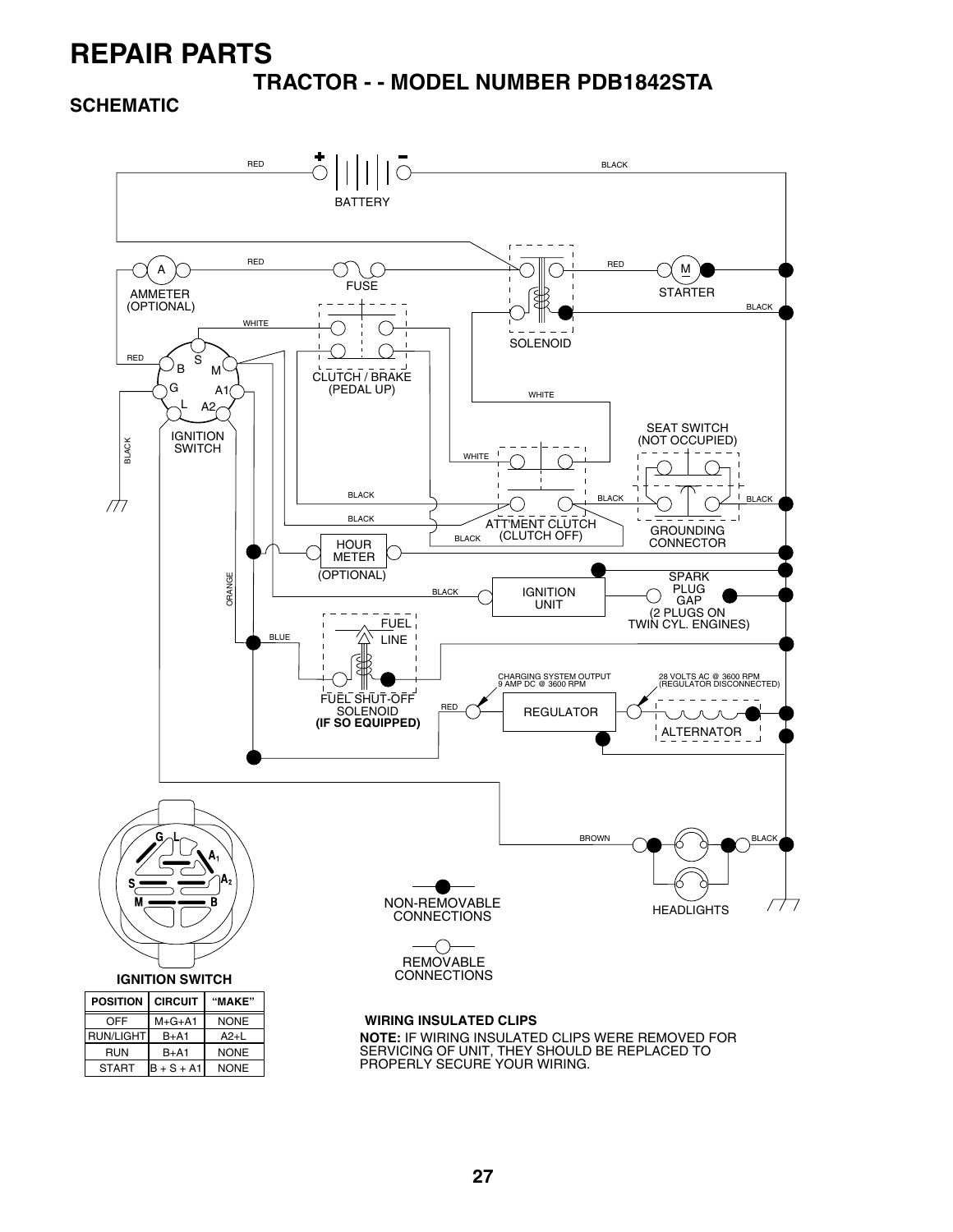**TRACTOR - - MODEL NUMBER PDB1842STA ELECTRICAL**

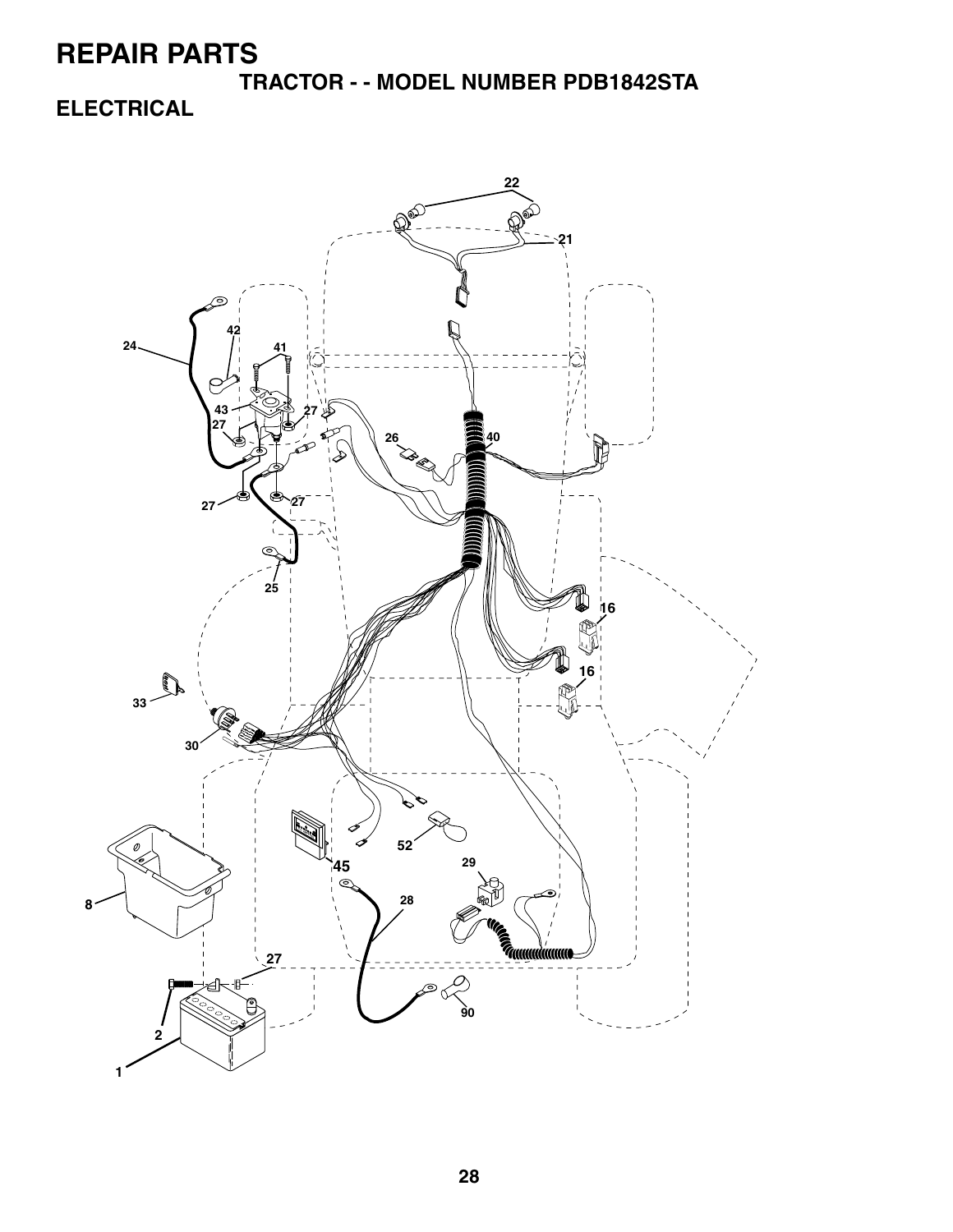#### **TRACTOR - - MODEL NUMBER PDB1842STA**

### **ELECTRICAL**

| KEY<br>NO.                                                                               | <b>PART</b><br>NO.                                                                                                                                                                                                                          | <b>DESCRIPTION</b>                                                                                                                                                                                                                                                                                                                                                                                                                                                                    |
|------------------------------------------------------------------------------------------|---------------------------------------------------------------------------------------------------------------------------------------------------------------------------------------------------------------------------------------------|---------------------------------------------------------------------------------------------------------------------------------------------------------------------------------------------------------------------------------------------------------------------------------------------------------------------------------------------------------------------------------------------------------------------------------------------------------------------------------------|
| 1<br>$\overline{2}$<br>8<br>16<br>21<br>28<br>29 —<br>30<br>33 —<br>42<br>43<br>45<br>90 | 163465<br>74760412<br>176689<br>176137<br>183759<br>22 4152J<br>24 4799J<br>25 146147<br>26 175158<br>27 73510400<br>4207J<br>121305X<br>175566<br>140401<br>40 179720<br>41 71110408<br>131563<br>178861<br>122822X<br>52 141940<br>180449 | Battery 12 Volt 25 Amp<br>Bolt Hex Hd 1/4-20 Unc x 3/4<br><b>Box Battery</b><br>Switch Interlock<br>Harness Asm Light W/4152J<br>Bulb Light #1156<br>Cable Battery 6 Ga 11"red<br>Cable Battery 6 Ga w/16 wire, red<br>Fuse 20 AMP<br>Nut Keps Hex 1/4-20 Unc<br>Cable Ground 6 Ga 12" black<br>Switch Plunger<br>Switch Ign<br>Key Ign<br>Harness Ign<br>Bolt Blk Fin Hex 1/4-20 x 1/2<br>Cover Terminal Red<br>Solenoid<br>Ammeter<br><b>Protection Wire Loop</b><br>Cover Terminal |
|                                                                                          |                                                                                                                                                                                                                                             |                                                                                                                                                                                                                                                                                                                                                                                                                                                                                       |

**NOTE:** All component dimensions give in U.S. inches 1 inch =  $25.4$  mm.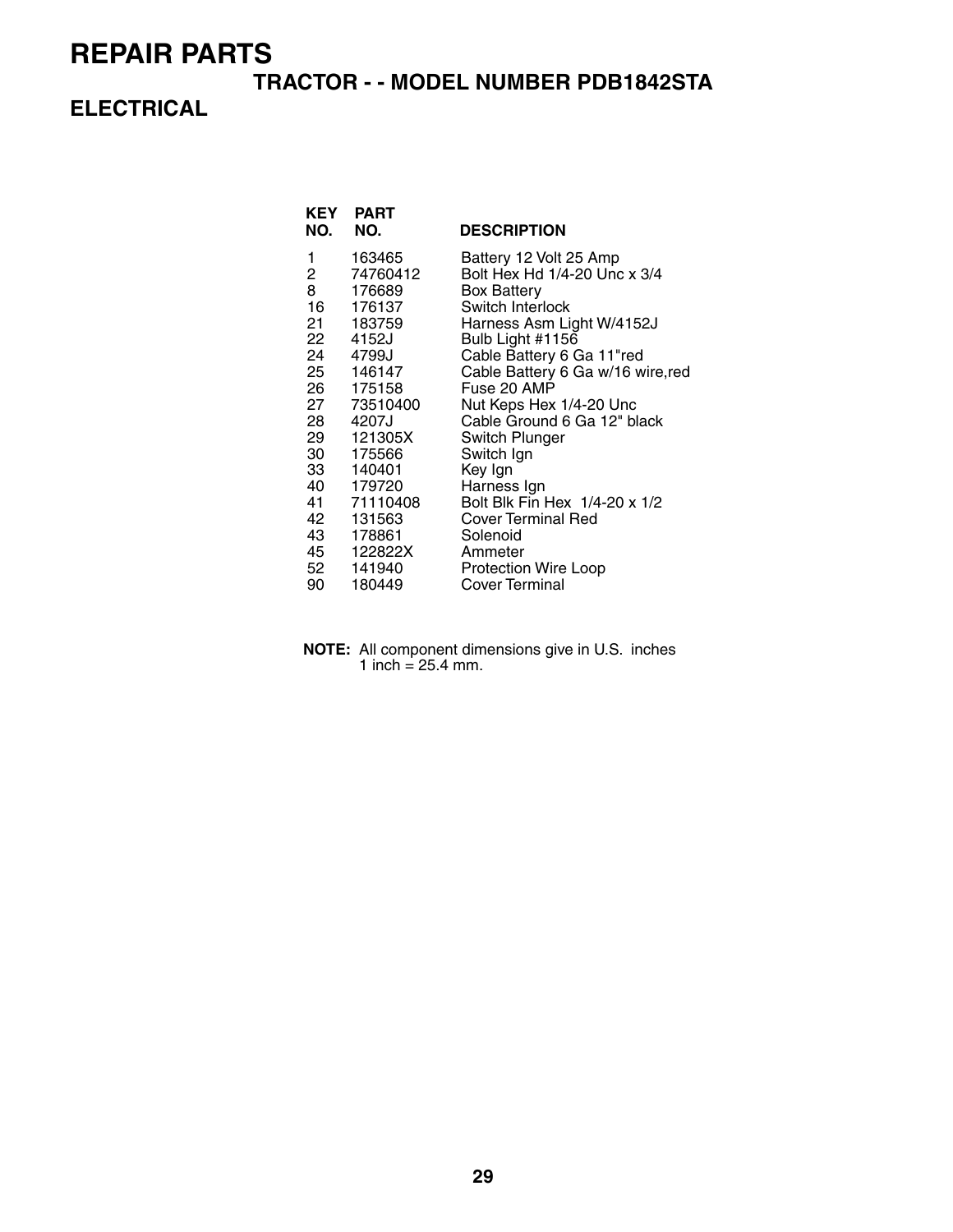**TRACTOR - - MODEL NUMBER PDB1842STA CHASSIS AND ENCLOSURES**

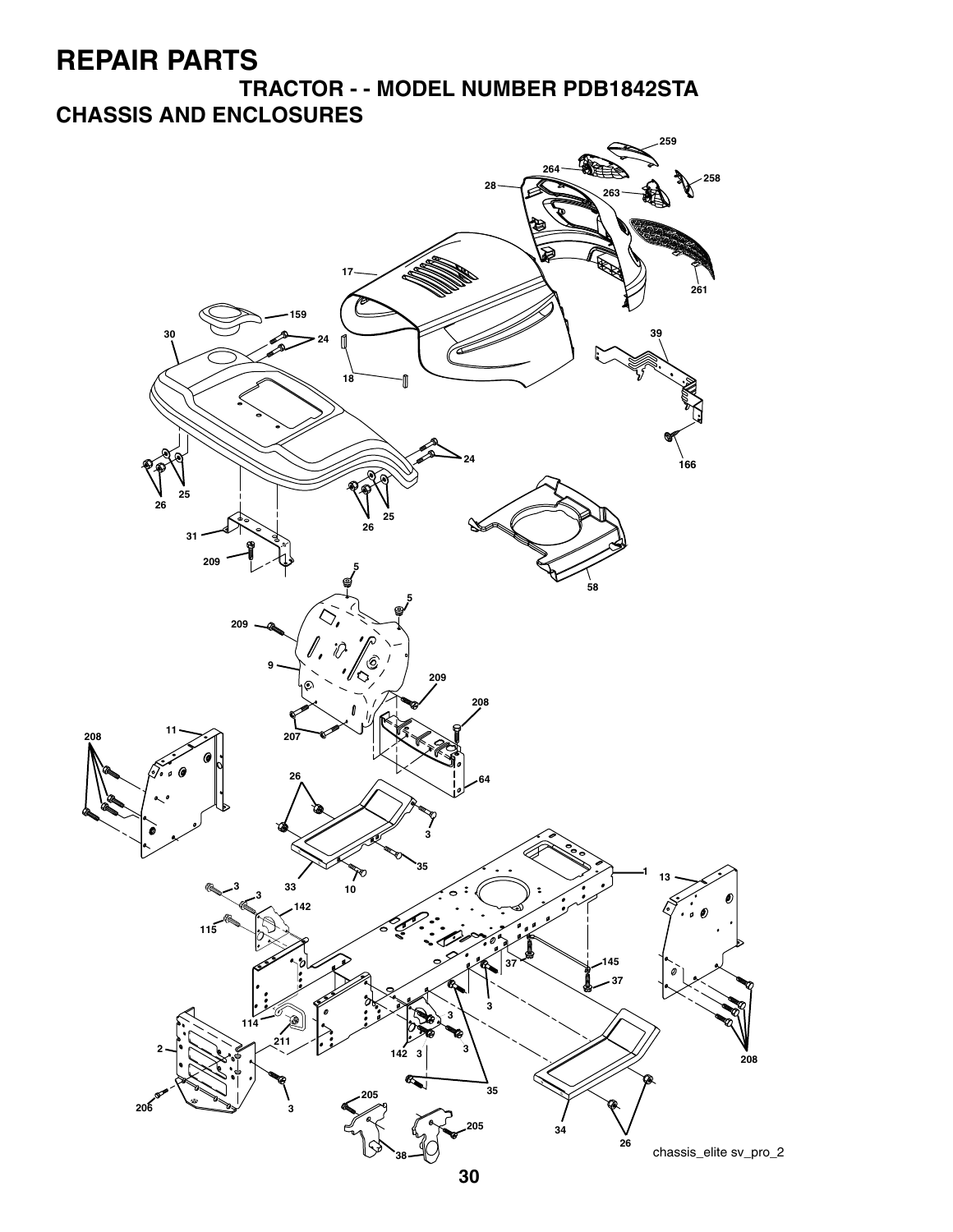### **TRACTOR - - MODEL NUMBER PDB1842STA CHASSIS AND ENCLOSURES**

| <b>KEY</b><br>NO. | <b>PART</b><br>NO.   | <b>DESCRIPTION</b>                   |
|-------------------|----------------------|--------------------------------------|
| 1                 | 174619               | Chassis                              |
| 2                 | 176554               | Drawbar                              |
| 3                 | 17060612             | Screw 3/8-16 x 3/4                   |
| 5                 | 155272               | <b>Bumper Hood/Dash</b>              |
| 9                 | 168337X012           | Dash                                 |
| 10                | 72140608             | Bolt RdHd Sqnk. 3/8-16 Unc x 1       |
| 11<br>13          | 174996               | Panel Asm. Dash Lh<br>Panel Dash Rh  |
| 17                | 175255<br>183393X428 | Hood                                 |
| 18                | 126938X              | <b>Bumper Hood</b>                   |
| 24                | 74780616             | Bolt Fin Hex 3/8-16 Unc x 1 Gr. 5    |
| 25                | 19131312             | Washer 13/32 x 13/16 x 12 Ga.        |
| 26                | 73800600             | Nut Lock Hex w/Insert 3/8-16 Unc     |
| 28                | 183828               | Grill/Lens Asm                       |
| 30                | 169470X428           | Fender Asm                           |
| 31                | 136619               | <b>Bracket Fender</b>                |
| 33                | 179716X428           | Footrest LH                          |
| 34                | 179717X428           | Footrest RH                          |
| 35                | 72110606             | Bolt RdHd Sht. Sqnk. 3/8-16 x 3/4    |
| 37                | 17490508             | Screw Thdrol 5/16-18 x 1/2 Tyt       |
| 38                | 175710               | Bracket Asm. Pivot Mower Rear        |
| 39                | 174714               | Bracket Pivot                        |
| 58<br>64          | 184322<br>154798     | Air Duct                             |
| 114               | 158112               | Dash Lower<br>Keeper Belt Rear LH    |
| 115               | 17490620             | Screw Thdrol 3/8-16 x 1-1/4          |
| 142               | 175702               | <b>Plate Reinforcement</b>           |
| 145               | 156524               | Rod Pivot Chassis/Hood               |
| 159               | 169473X428           | Cupholder                            |
| 166               | 171875               | Screw #13-16 x 3/4                   |
| 205               | 17490608             | Screw Thdrol 3/8-16 x 1/2            |
| 206               | 170165               | Bolt shoulder 5/16-18                |
| 207               | 17670508             | Screw Thdrol 5/16-18 x 1/2           |
| 208               | 17670608             | Screw Thdrol 3/8-16 x 1/2            |
| 209               | 17000612             | Screw 3/8-16 x 3/4                   |
| 211<br>258        | 145212<br>183835X599 | Nut Hexflange Lock<br>Lens Grille RH |
| 259               | 183834X599           | Lens Grille LH                       |
| 261               | 183829X428           | <b>Insert Grille</b>                 |
| 263               | 183832               | <b>Bezel Grille LH</b>               |
| 264               | 183833               | <b>Bezel Grille RH</b>               |
| - -               | 5479J                | Plug Btn Blk                         |

**NOTE:** All component dimensions given in U.S. inches 1 inch  $= 25.4$  mm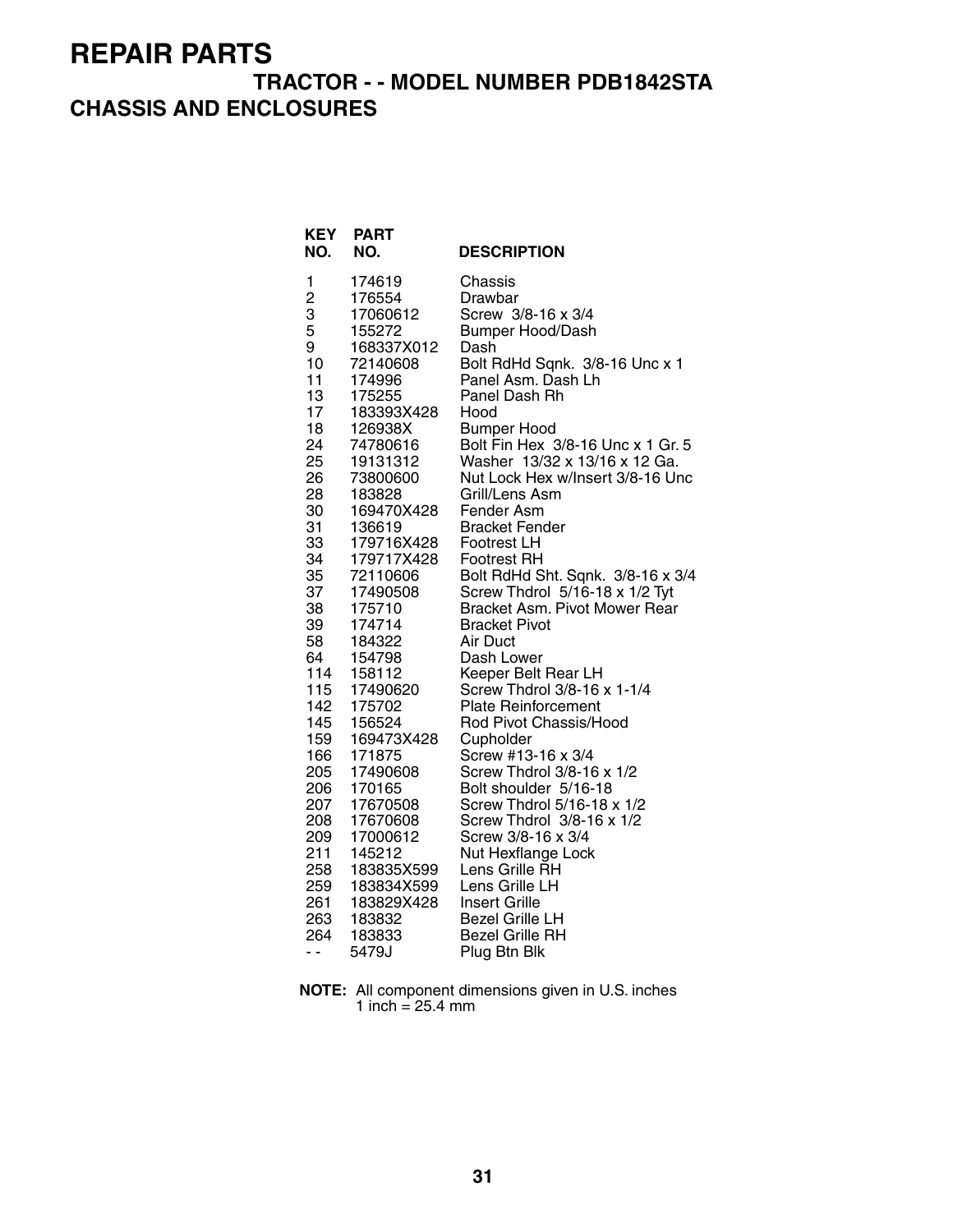**TRACTOR - - MODEL NUMBER PDB1842STA**

**DRIVE**

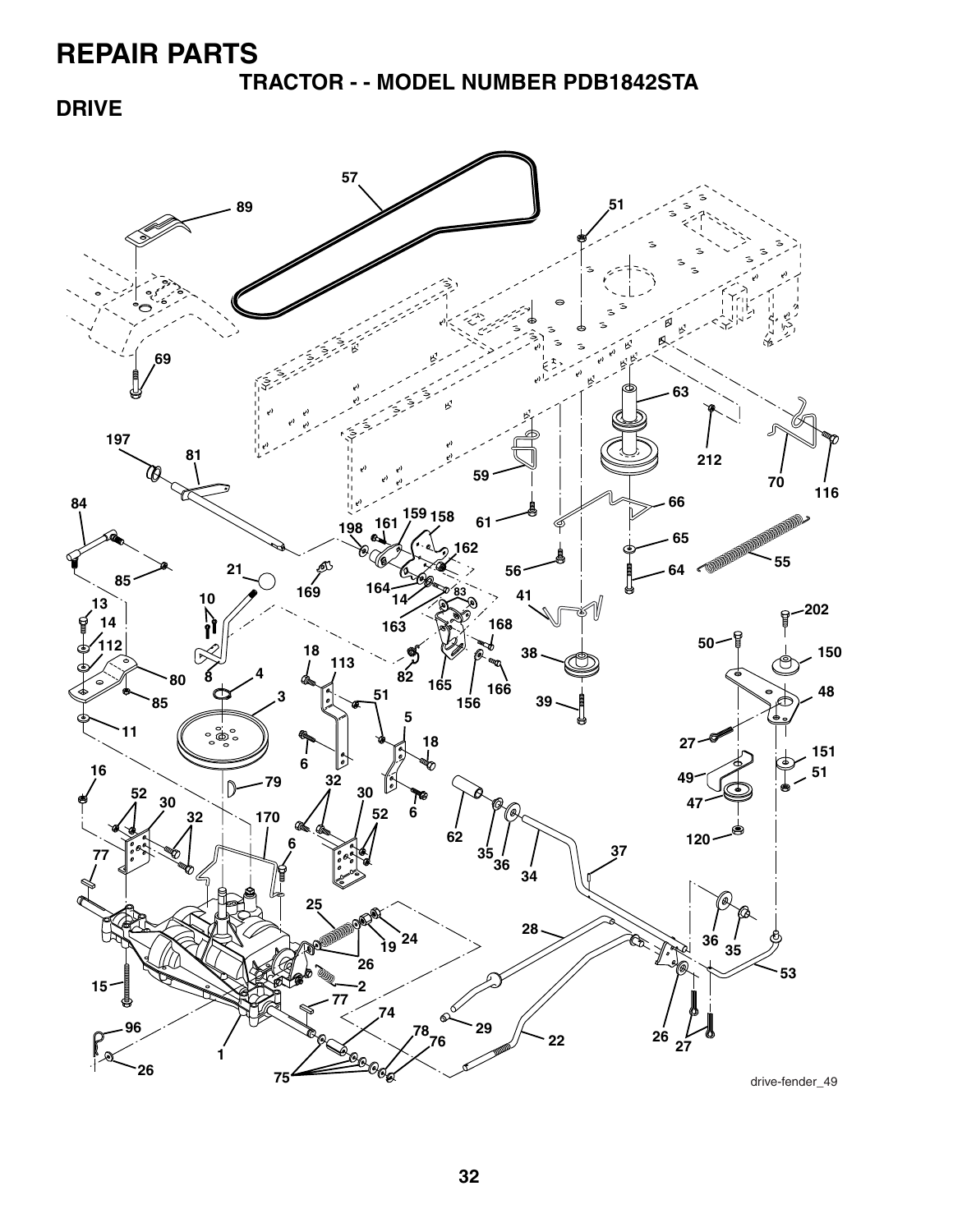#### **TRACTOR - - MODEL NUMBER PDB1842STA**

### **DRIVE**

| <b>KEY</b>              | <b>PART</b>          |                                                                                 | <b>KEY</b>     | <b>PART</b>                  |                                                                          |
|-------------------------|----------------------|---------------------------------------------------------------------------------|----------------|------------------------------|--------------------------------------------------------------------------|
| NO.                     | NO.                  | <b>DESCRIPTION</b>                                                              | NO.            | NO.                          | <b>DESCRIPTION</b>                                                       |
| 1.                      | .                    | Transaxle Peerless (206-545C)<br>(Order parts from transaxle manu-<br>facturer) | 63<br>64<br>65 | 175410<br>173937<br>10040700 | <b>Engine Pulley</b><br><b>Bolt Hex</b><br>Washer Lock Hvy Hicl Spr 7/16 |
| $\overline{\mathbf{c}}$ | 146682               | Spring Return Brake T/a Zinc                                                    | 66             | 154778                       | Keeper Belt Engine Foolproof                                             |
| 3<br>4                  | 123666X<br>12000028  | Pulley Transaxle 18" tires<br>Ring Retainer # 5100-62                           | 69             | 142432                       | Screw Hex wsh Hi Lo<br>$1/4 \times 1/2$ Unc                              |
| 5                       | 121520X              | Strap Torque 30 Degrees                                                         | 70             | 134683                       | <b>Guide Belt Mower Drive RH</b>                                         |
| 6                       | 17060512             | Screw 5/16-18 x 3/4                                                             | 74             | 137057                       | Spacer Axle                                                              |
| 8                       | 165619               | Rod Shift Fender Adjust Lt                                                      | 75             | 121749X                      | Washer 25/32 x 1 1/4 x 16 Ga                                             |
| 10                      | 76020416             | Pin Cotter 1/8 x 1 Cad                                                          | 76             | 12000001                     | E-ring #5133-75                                                          |
| 11                      | 105701X              | Washer Plate Shf 388 Sq Hole                                                    | 77             | 123583X                      | Key Square 2 0 x 1845/1865                                               |
| 13                      | 74550412             | Bolt 1/4-28 Unf Gr 8 W/Patch                                                    | 78             | 121748X                      | Washer 25/32 x 1-5/8 x 16 Ga                                             |
| 14                      | 10040400             | Washer Lock Hvy Helical                                                         | 79             | 2228M                        | Key Woodruff #9 3/16 x 3/4                                               |
| 15                      | 74490544             | Bolt Hex Fighd 5/16-18 Gr. 5                                                    | 80             | 145090                       | Arm Shift                                                                |
| 16<br>18                | 73800500<br>74780616 | Nut Lock Hex w/ins 5/16-18<br>Bolt, Fin Hex 3/8-16 Unc x 1 Gr. 5                | 81             | 165592                       | Shaft Asm Cross Tapered PMST/<br>20                                      |
| 19                      | 73800600             | Nut Lock 3/8-16 Unc                                                             | 82             | 123782X                      | Spring Torsion T/a                                                       |
| 21                      | 140845               | Knob                                                                            | 83             | 19171216                     | Washer 17/32 x 3/4 x 16 Ga                                               |
| 22                      | 130804               | Rod Brake Blk Zinc 26 840                                                       | 84             | 166231                       | Link Transaxle PMST/20" Zinc                                             |
| 24                      | 73350600             | Nut Hex Jam 3/8-16 Unc                                                          | 85             | 150360                       | Nut Lock Center 1/4 - 28 FNTHD                                           |
| 25                      | 106888X              | Spring Rod Brake 2 00 Zinc                                                      | 89             | 169372X428                   | <b>Console Shift STLT</b>                                                |
| 26                      | 19131316             | Washer 13/32 x 13/16 x 16 Ga                                                    | 96             | 4497H                        | <b>Retainer Spring 1"</b>                                                |
| 27                      | 76020412             | Pin Cotter 1/8 x 3/4 Cad                                                        | 112            | 19091210                     | Washer 9/32 x 3/4 x 10 Ga.                                               |
| 28                      | 175765               | Rod Brake Parking LT/YT                                                         | 113            | 127285X                      | Strap Torque LT                                                          |
| 29                      | 71673                | Cap Brake Parking                                                               | 116            | 72140608                     | Bolt Rdhd Sq Neck 3/8-16 x 1                                             |
| 30                      | 169592               | <b>Bracket Mtg Transaxle</b>                                                    | 120            | 73900600                     | Nut Lock Flg. 3/8-16 Unc                                                 |
| 32                      | 74760512             | Bolt Hex Hd 5/16-18 Unc x 3/4                                                   | 150            | 175456                       | <b>Spacer Retainer</b>                                                   |
| 34                      | 175578               | Shaft Asm Pedal Foot                                                            | 151            | 19133210                     | Washer 13/32 x 2 x 10                                                    |
| 35                      | 120183X              | Bearing Nylon Blk 629 Id                                                        | 156            | 166002                       | Washer Srrted 5/16 ID x 1.125                                            |
| 36                      | 19211616             | Washer 21/32 x 1 x 16 Ga                                                        | 158            | 165589                       | <b>Bracket Shift Mount</b>                                               |
| 37                      | 1572H                | Pin Roll 3/16 x 1"                                                              | 159            | 183900                       | Hub Shift                                                                |
| 38                      | 179114               | <b>Pulley Composite Flat</b>                                                    | 161            | 72140406                     | Bolt Rdhd Sqnk 1/4-20 x 3/4 Gr                                           |
| 39                      | 74760648             | Bolt Fin Hex 3/8-16 Unc x 3                                                     | 162            | 73680400                     | Nut Crownlock 1/4-20 Unc                                                 |
| 41                      | 175556               | Keeper Belt Flat Idler                                                          | 163            | 74780416                     | Bolt Hex Fin 1/4-20 Unc x 1 Gr 5                                         |
| 47                      | 127783               | Pulley Idler V Groove Plastic                                                   | 164            | 19091010                     | Washer 5/8 x .281 x 10 Ga                                                |
| 48                      | 154407               | <b>Bellcrank Asm</b>                                                            | 165            | 165623                       | <b>Bracket Pivot Lever</b>                                               |
| 49                      | 123205X              | Retainer Belt Style Spring                                                      | 166            | 166880                       | Screw 5/16-18 x 5/8                                                      |
| 50                      | 72110612             | Bolt Hex Hd 3/8-16 Unc x 1-1/2                                                  | 168            | 165492                       | Bolt Shoulder 5/16-18 x .561                                             |
| 51                      | 73680600             | Nut Crownlock 3/8-16 Unc                                                        | 169            | 165580                       | <b>Plate Fastening</b>                                                   |
| 52                      | 73680500             | Nut Crownlock 5/16-18 Unc                                                       | 170            | 178394                       | Keeper Belt Transaxle Gear                                               |
| 53                      | 105710X              | <b>Link Clutch</b>                                                              | 197            | 169613                       | Nyliner Snap-In                                                          |
| 55                      | 105709X              | Spring Return Clutch 6 75                                                       | 198            | 169593                       | <b>Washer Nyliner</b>                                                    |
| 56                      | 17060620             | Screw 3/8-16 x 1-1/4                                                            | 202            | 72110614                     | Bolt Carr Sh 3/8-16 x 1-3/4 Gr. 5                                        |
| 57                      | 130801               | V-Belt Ground Drive 95 25                                                       | 212            | 145212                       | Nut Hexflange Lock                                                       |
| 59                      | 169691               | Keeper Belt Span Ctr                                                            |                |                              |                                                                          |
| 61                      | 17120614             | Screw 3/8-16 x .875                                                             |                |                              |                                                                          |
| 62                      | 8883R                | Cover Pedal Blk Round                                                           |                | 1 inch = $25.4$ mm           | <b>NOTE:</b> All component dimensions given in U.S. inches               |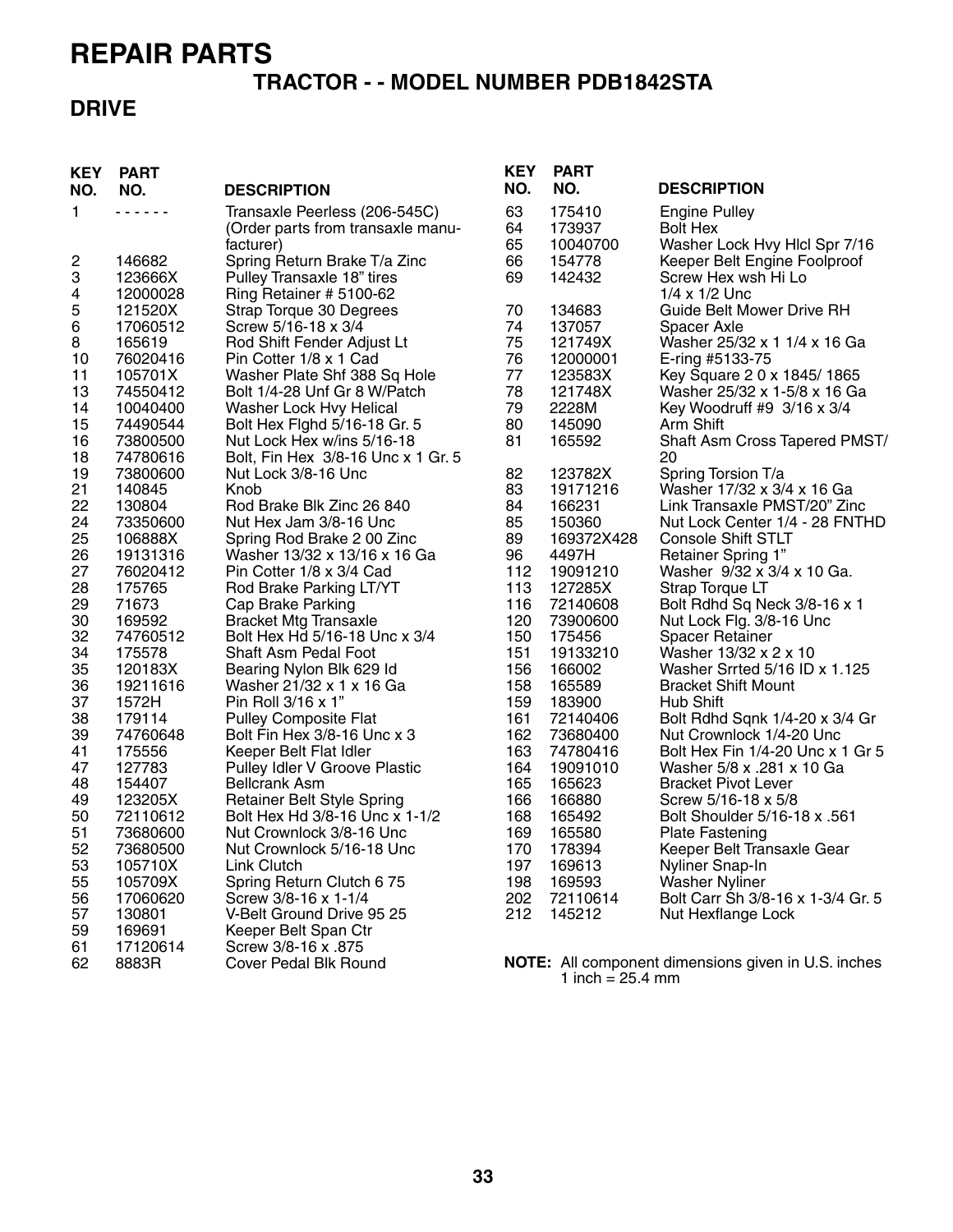**TRACTOR - - MODEL NUMBER PDB1842STA STEERING ASSEMBLY**



steering\_pl.lt\_29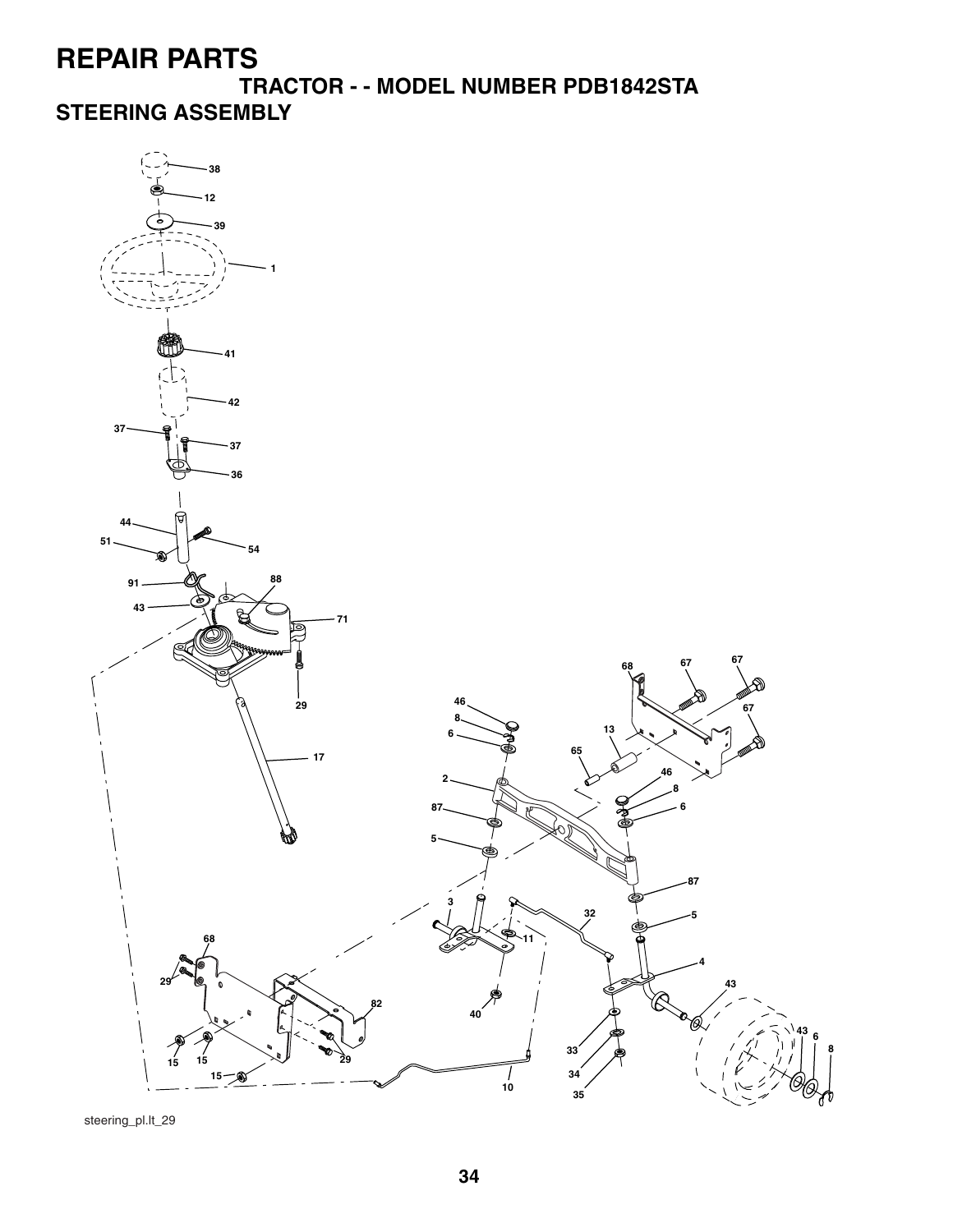#### **TRACTOR - - MODEL NUMBER PDB1842STA STEERING ASSEMBLY**

| <b>KEY</b><br>NO. | <b>PART</b><br>NO.   | <b>DESCRIPTION</b>                              |
|-------------------|----------------------|-------------------------------------------------|
| 1                 | 180656               | <b>Wheel Steering</b>                           |
| $\overline{c}$    | 184706               | Axle Asm Front                                  |
| 3                 | 169840               | Spindle Asm Lh                                  |
| 4                 | 169839               | Spindle Asm Rh                                  |
| 5                 | 6266H                | Bearing Race Thrust Harden                      |
| 6                 | 121748X              | Washer 25/32 x 1 5/8 x 16ga                     |
| 8                 | 12000029             | Ring Klip #t5304-75                             |
| 10                | 175121               | <b>Link Drag Extended</b>                       |
| 11                | 10040600             | Lockwasher                                      |
| 12                | 73940800             | Nut Hex Jam Toplock 1/2-20 Unf                  |
| 13                | 136518               | <b>Spacer Bearing Axle Front</b>                |
| 15                | 145212               | Hex Flange Lock                                 |
| 17                | 180641               | Shaft Asm Strg                                  |
| 29                | 17060612             | Screw 3/8-16x3/4                                |
| 32<br>33          | 171888               | Rod Tie                                         |
| 34                | 19111216             | Washer 11/32 x 3/4 x 16 Ga.<br>Washer lock 5/16 |
| 35                | 10040500<br>73540500 | Nut Crownlock 5/16-24                           |
| 36                | 155099               | Bushing Strg 5/8 Id Dash                        |
| 37                | 152927               | Screw TT #10-32 x 5 x 3/8 Flange                |
| 38                | 180657               | <b>Insert Cap Strg</b>                          |
| 39                | 19182411             | Washer 9/16 ID x 1-1/2 OD 11 Gr                 |
| 40                | 7810H                | Locknut Center                                  |
| 41                | 159945               | <b>Adaptor Wheel Strg</b>                       |
| 42                | 145054X428           | <b>Boot Dash Steering</b>                       |
| 43                | 121749X              | Washer 25/32 x 1 1/4 x 16 Ga                    |
| 44                | 180640               | <b>Extension Steering</b>                       |
| 46                | 121232X              | Cap Spindle Fr Top Blk                          |
| 51                | 73540400             | Nut Crownlock 1/4-28                            |
| 54                | 71130420             | Bolt Hex 1/4-28 Unf x 1-1/4 Gr. 8               |
| 65                | 160367               | <b>Spacer Brace Axle</b>                        |
| 67                | 72140618             | Bolt Rdhd Sq 3/8-16 Unc x 2-3/4                 |
| 68                | 169827               | <b>Brace Axle</b>                               |
| 71                | 175146               | <b>Steering Asm</b>                             |
| 82                | 169835               | <b>Bracket Susp Chassis Front</b>               |
| 87                | 173966               | <b>Washer Flat</b>                              |
| 88                | 175118               | Bolt Shoulder 7/16-20                           |
| 91                | 175553               | <b>Clip Steering</b>                            |

| <b>NOTE:</b> All component dimensions given in U.S. inches |
|------------------------------------------------------------|
| 1 inch = $25.4 \text{ mm}$                                 |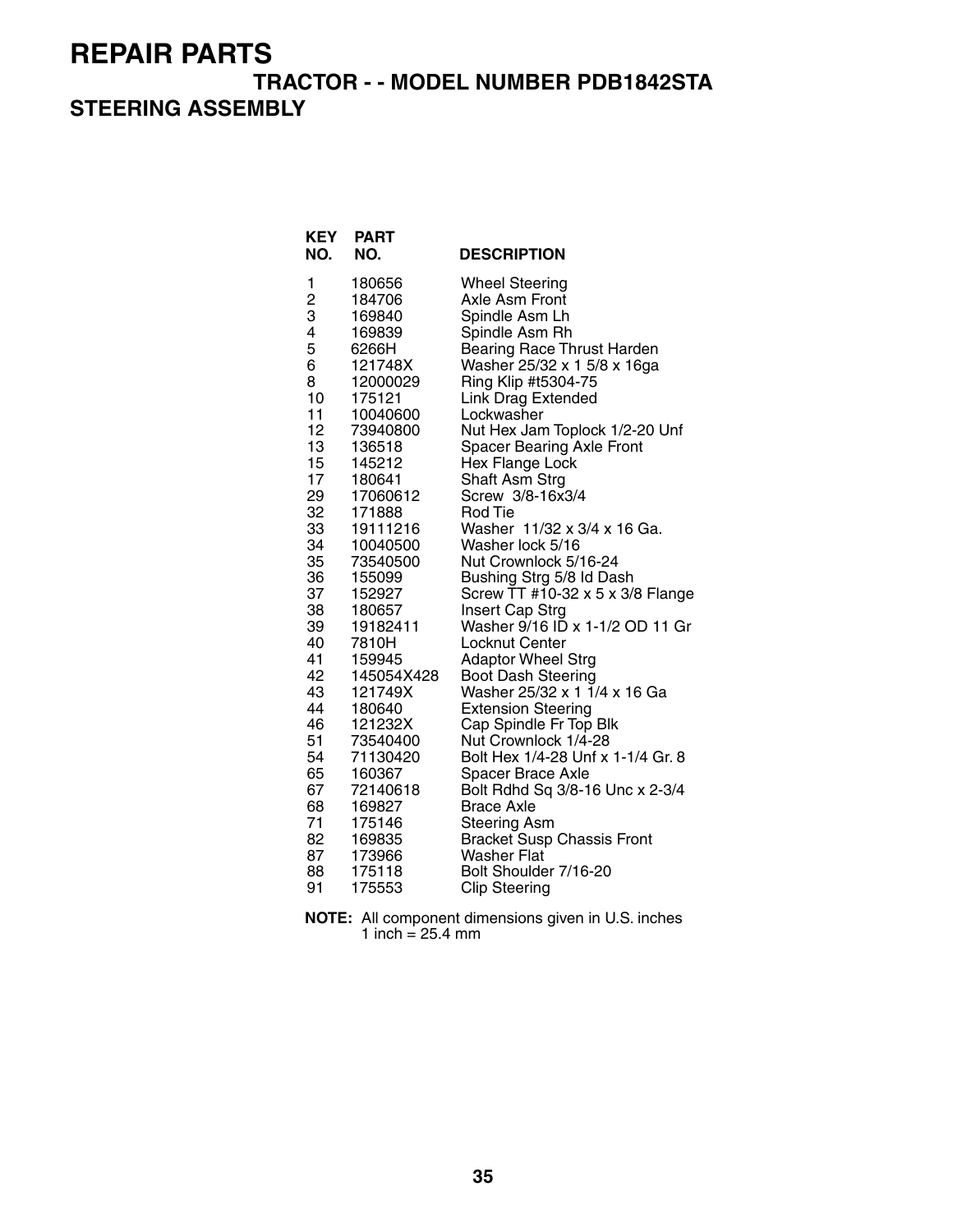**TRACTOR - - MODEL NUMBER PDB1842STA**

**ENGINE**

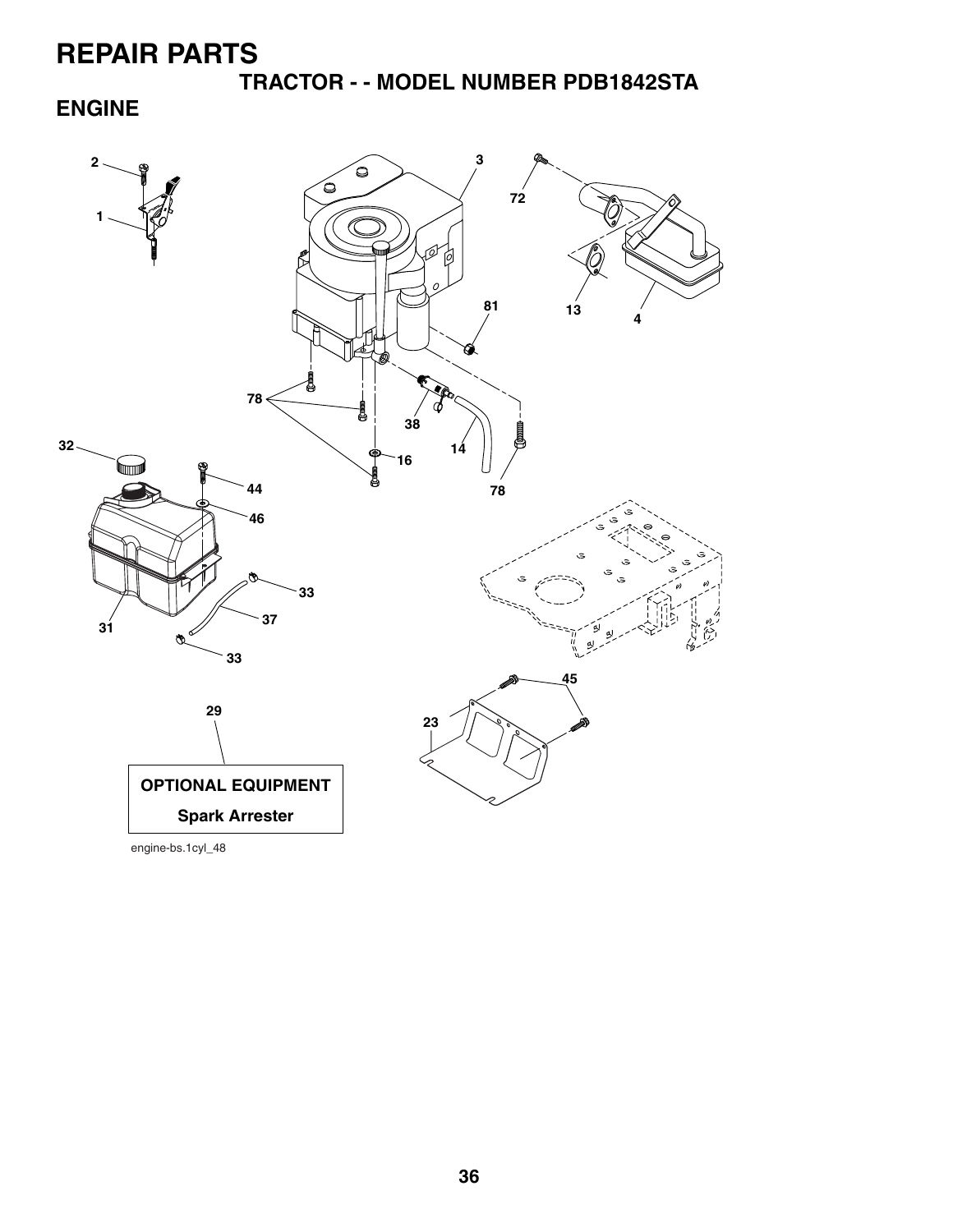#### **TRACTOR - - MODEL NUMBER PDB1842STA**

#### **ENGINE**

| KEY<br>NO. | <b>PART</b><br>NO. | <b>DESCRIPTION</b>                                        |
|------------|--------------------|-----------------------------------------------------------|
| 1          | 170551             | Control Throt / Ch Flag                                   |
| 2<br>3     | 17720408           | Screw Hex Thd Cut 1/4-20 x 1/2<br>Engine B&S Model 31M777 |
|            |                    | (Order Parts From Engine Manufacturer)                    |
| 4          | 137352             | Muffler Exhaust                                           |
| 13 —       | 165291             | Gasket                                                    |
| 14         | 148456             | <b>Tube Drain Oil Easy</b>                                |
| 16         | 11050600           | Washer Lock Ext Tooth 3/8                                 |
| 23         | 169837             | Shield Browning/Debris Guard                              |
| 29         | 137180             | <b>Arrestor Spark</b>                                     |
| 31<br>32   | 185534<br>140527   | <b>Tank Fuel</b><br>Cap Asm Fuel W/sym Vented             |
| 33         | 123487X            | Clamp Hose Blk                                            |
| 37         | 137040             | Line Fuel 20"                                             |
| 38         | 181654             | Plug Drain Oil Easy                                       |
| 44         | 17670412           | Screw Hexwsh Thdrol 1/4-20 x 3/4                          |
| 45         | 17000612           | Screw Hex Wsh Thdrol 3/8-16                               |
| 46         | 19091416           | Washer 9/32 x 7/8 x 16ga                                  |
| 72         | 183906             | Screw Socket Head 5/16-18 x 1                             |
|            | 78 17060620        | Screw 3/8-16 x 1-1/4                                      |
| 81         | 73510400           | Keps Nut Hex 1/4-20                                       |

**NOTE:** All component dimensions given in U.S. inches 1 inch = 25.4 mm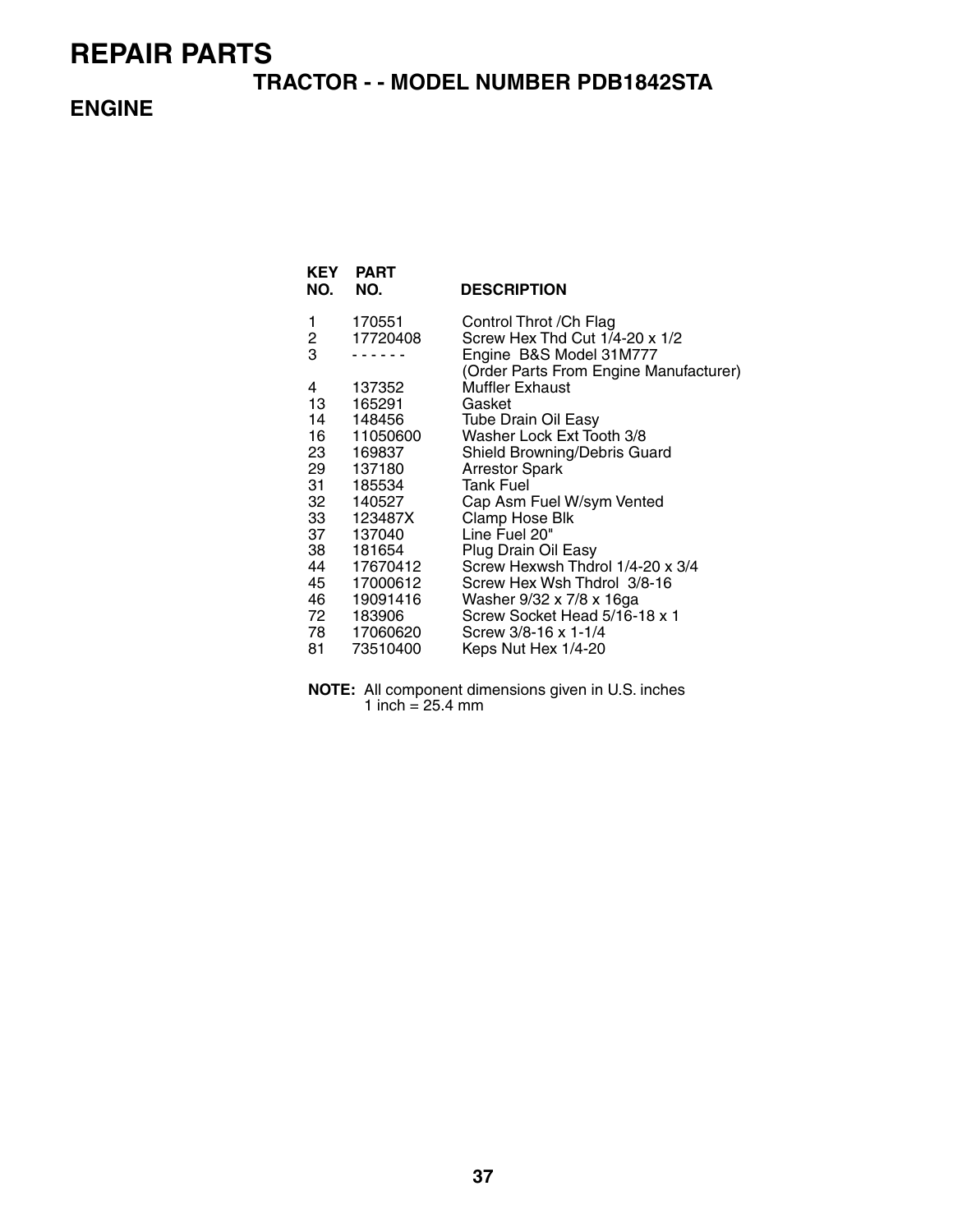**TRACTOR - - MODEL NUMBER PDB1842STA**

**SEAT ASSEMBLY**



| <b>KEY</b><br>NO. | <b>PART</b><br>NO. | <b>DESCRIPTION</b>                 | <b>KEY</b><br>NO. | <b>PART</b><br>NO. | <b>DESCRIPTION</b>                                         |
|-------------------|--------------------|------------------------------------|-------------------|--------------------|------------------------------------------------------------|
| $\mathbf{1}$      | 171683             | Seat                               | 13                | 121248X            | Bushing Snap Blk Nyl 50 ld                                 |
| $\overline{2}$    | 140551             | Bracket Pnt Pivot Seat (blk)       | 14                | 72050412           | Bolt Rdhd Sht Nk 1/4-20 x 1-1/2                            |
| 3                 | 71110616           | Bolt                               | 15                | 134300             | Spacer Split 28 x 96 Yel Zinc                              |
| 4                 | 19131610           | Washer 13/32 x 1 x 10 Ga           | 16                | 121250X            | Spring Cprsn 1 27 Blk Pnt                                  |
| 5                 | 145006             | Clip Push-In Hinged                | 17                | 123976X            | Nut Lock 1/4 Lge Flg Gr 5 Zinc                             |
| 6                 | 73800600           | Nut                                | 21                | 171852             | Bolt Shoulder 5/16-18 Unc Blkz-                            |
| $\overline{7}$    | 124181X            | Spring Seat Cprsn 2 250 Blk Zi     |                   |                    | 2Α                                                         |
| 8                 | 17000616           | Screw 3/8-16 x 1.5                 | 22                | 73800500           | Nut                                                        |
| 9                 | 19131614           | Washer 13/32 x 1 x 14 Ga           | 24                | 19171912           | Washer 17/32 x 1-3/16 x 12 Ga                              |
| 10                | 182493             | Pan Pnt Seat (blk)                 | 25                | 127018X            | Bolt Shoulder 5/16-18 x 62                                 |
| 11                | 166369             | Knob                               |                   |                    |                                                            |
| 12 <sup>2</sup>   | 121246X            | <b>Bracket Pnt Mounting Switch</b> |                   |                    | <b>NOTE:</b> All component dimensions given in U.S. inches |

| KEY<br>NO.                             | PART<br>NO.                                                               | <b>DESCRIPTION</b>                                                                                                                                                                                            |
|----------------------------------------|---------------------------------------------------------------------------|---------------------------------------------------------------------------------------------------------------------------------------------------------------------------------------------------------------|
| 13<br>14<br>15<br>16<br>17<br>21<br>22 | 121248X<br>72050412<br>134300<br>121250X<br>123976X<br>171852<br>73800500 | Bushing Snap Blk Nyl 50 ld<br>Bolt Rdhd Sht Nk 1/4-20 x 1-1/2<br>Spacer Split 28 x 96 Yel Zinc<br>Spring Cprsn 1 27 Blk Pnt<br>Nut Lock 1/4 Lge Flg Gr 5 Zinc<br>Bolt Shoulder 5/16-18 Unc Blkz-<br>2A<br>Nut |
| 24<br>25                               | 19171912<br>127018X                                                       | Washer 17/32 x 1-3/16 x 12 Ga<br>Bolt Shoulder 5/16-18 x 62                                                                                                                                                   |

1 inch = 25.4 mm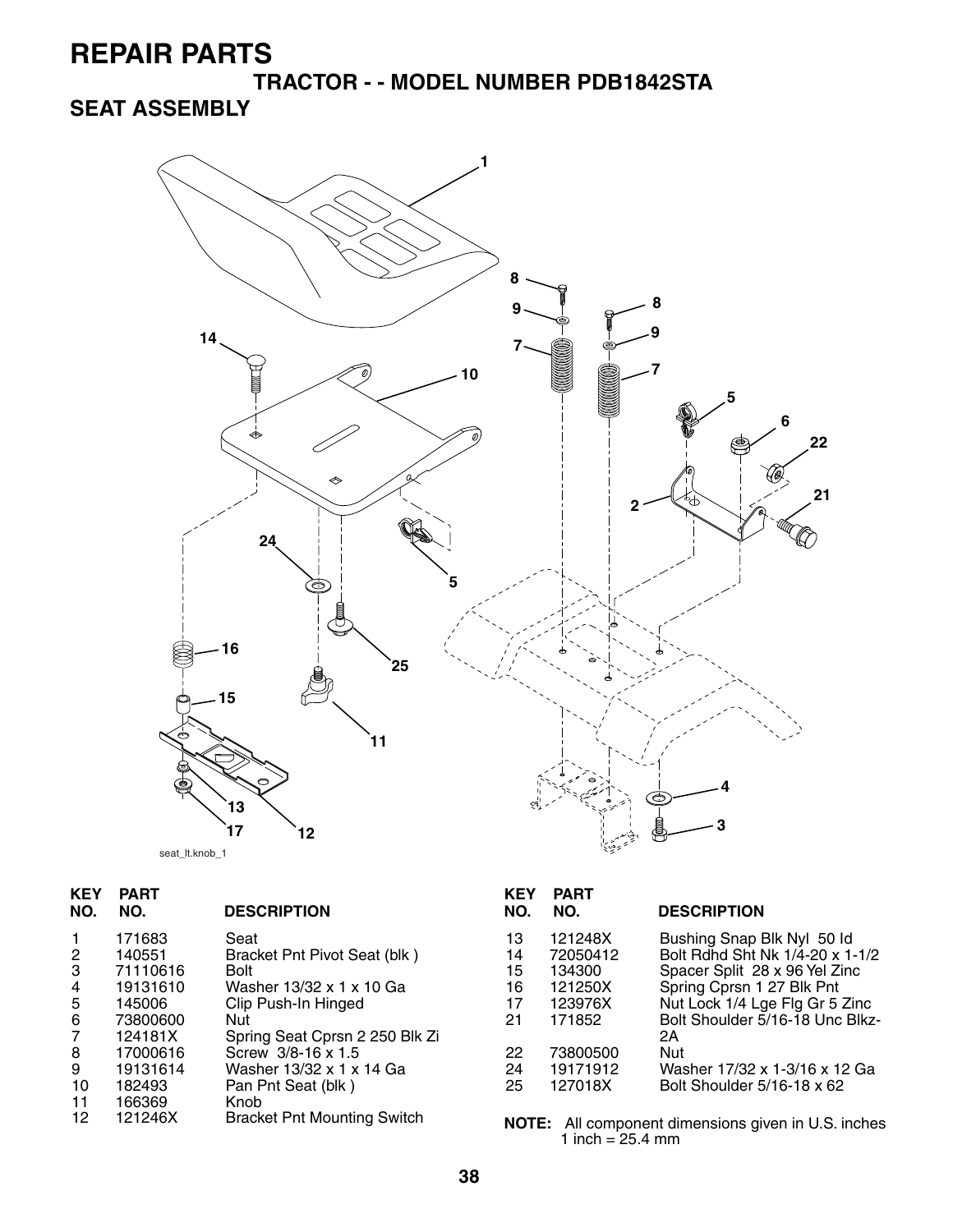#### **TRACTOR - - MODEL NUMBER PDB1842STA**

#### **DECALS**





| KEY<br>NO. | PART<br>NO. | <b>DESCRIPTION</b>                   |
|------------|-------------|--------------------------------------|
| 1          | 59192       | Cap Valve Tire                       |
| 2          | 65139       | <b>Stem Valve</b>                    |
| 3          | 170455      | Tire F Ts 15 X 6 0 - 6 Service       |
| 4          | 59904       | Tube Front (Service Item Only)       |
| 5          | 106732X421  | <b>Rim Asm 6"front Service</b>       |
| 6          | 278H        | Fitting Grease (Front Wheel Only)    |
| 7          | 9040H       | Bearing Flange (Front Wheel<br>Only) |
| 8          | 106108X421  | Rim Asm 8"rear Service               |
| 9          | 170456      | Tire R Ts 20X10.00-8 C Service       |
| 10         | 7152J       | Tube Rear (Service Item Only)        |
| 11         | 104757X421  | Cap Axle Blk 1 50 X 1 00             |
|            | 144334      | Sealant, Tire (10 oz. Tube)          |
|            |             |                                      |

**NOTE:** All component dimensions given in U.S. inches 1 inch =  $25.4 \, \text{mm}$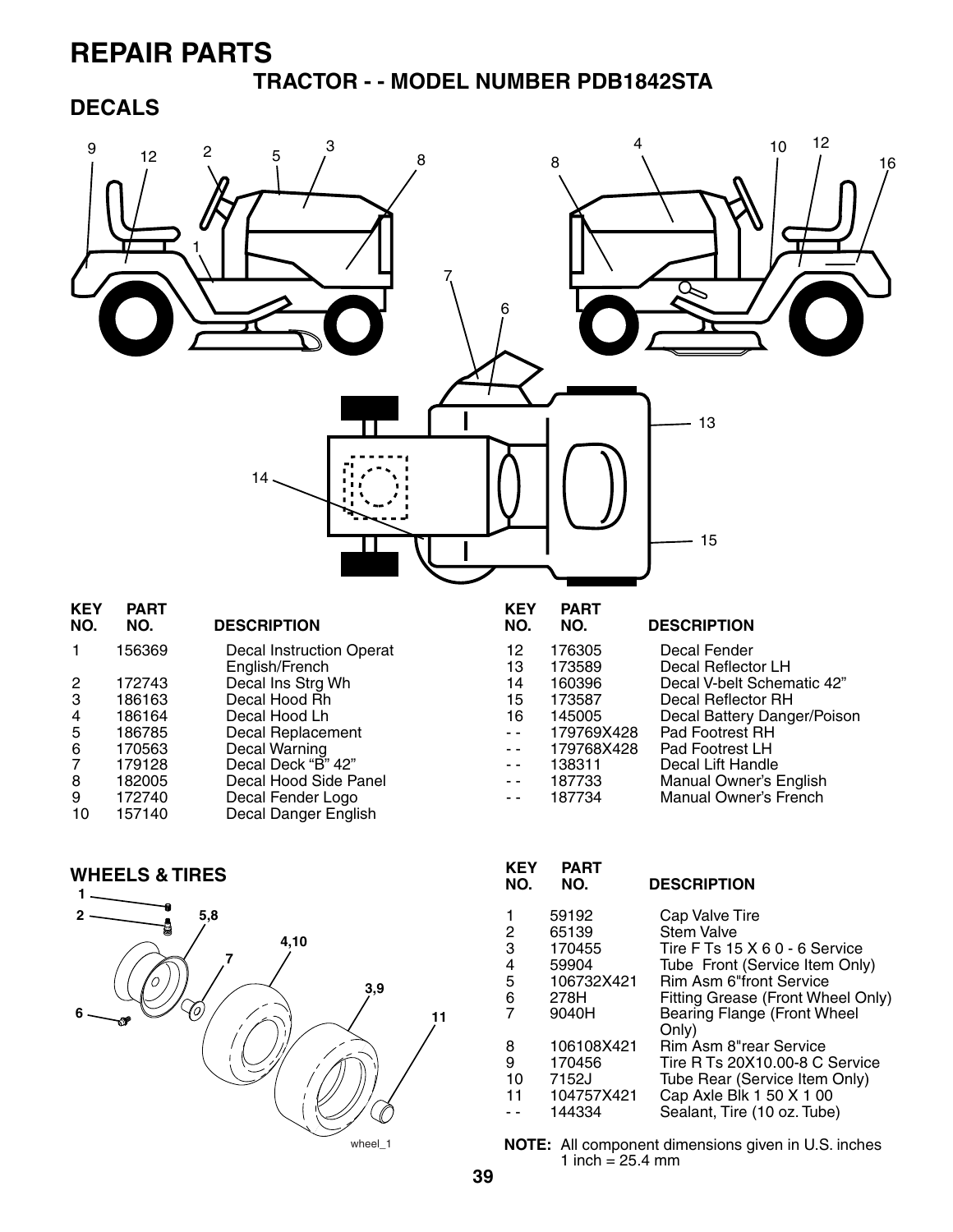**TRACTOR - - MODEL NUMBER PDB1842STA**

### **MOWER LIFT**

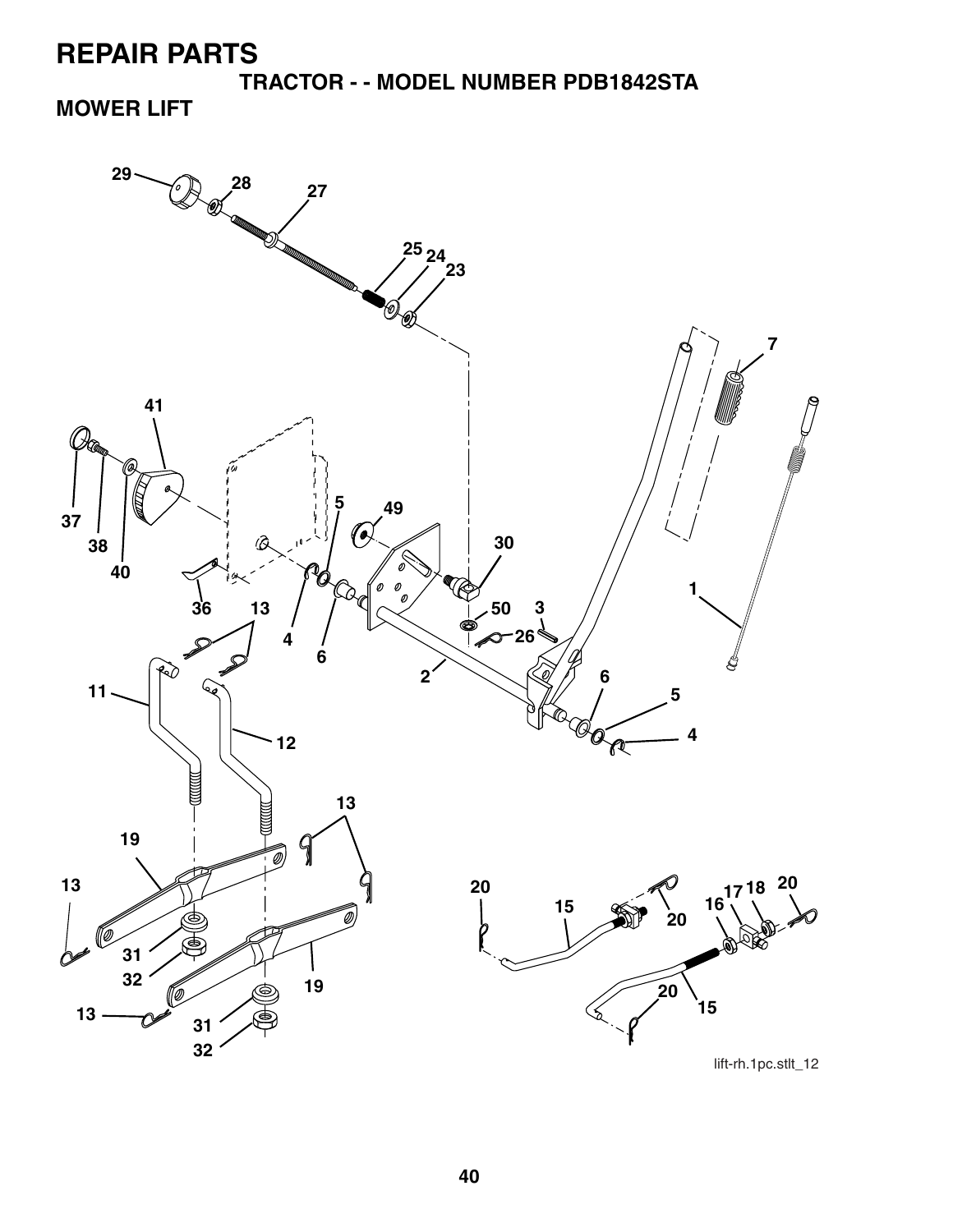#### **TRACTOR - - MODEL NUMBER PDB1842STA**

### **MOWER LIFT**

| NO.                                                                                                                                           | <b>KEY PART</b><br>NO.                                                                                                                                                                                                                | <b>DESCRIPTION</b>                                                                                                                                                                                                                                                                                                                                                                                                                                                                              |
|-----------------------------------------------------------------------------------------------------------------------------------------------|---------------------------------------------------------------------------------------------------------------------------------------------------------------------------------------------------------------------------------------|-------------------------------------------------------------------------------------------------------------------------------------------------------------------------------------------------------------------------------------------------------------------------------------------------------------------------------------------------------------------------------------------------------------------------------------------------------------------------------------------------|
| 1<br>$\frac{2}{3}$<br>4<br>5<br>6<br>$\overline{7}$<br>11<br>12<br>13<br>15<br>16<br>17<br>18<br>19<br>20<br>23<br>24<br>25<br>26<br>27<br>28 | 184432<br>159476<br>178981<br>12000002<br>19211621<br>120183X<br>175830<br>139865<br>139866<br>4939M<br>173288<br>73350800<br>175689<br>73800800<br>139868<br>163552<br>110807X<br>19131016<br>2876H<br>169484<br>126971X<br>73350600 | Plunger Asm.<br>Shaft Asm Lift<br>Pin Groove<br>E Ring #5133-62<br>Washer 21/32 x 1 x 21 Ga.<br><b>Bearing Nylon</b><br><b>Grip Handle</b><br>Link Lift Lh<br>Link Lift Rh<br><b>Retainer Spring</b><br><b>Link Front</b><br>Nut Jam Hex 1/2-13 Unc<br><b>Trunnion Blk Zinc</b><br>Nut Lock w/Wsh 1/2-13 Unc<br>Arm Suspension Rear<br><b>Retainer Spring</b><br><b>Nut Special</b><br>Washer 13/32 x 5/8 x 16 Ga.<br>Spring<br><b>Retainer Clip</b><br>Rod Adj. Lift<br>Nut Hex Jam 3/8-16 Unc |
| 29<br>30<br>31<br>32                                                                                                                          | 138057<br>150233<br>169865<br>73540600                                                                                                                                                                                                | Knob<br>Trunnion Infin. Height<br><b>Bearing Pvt Lift</b><br>Nut Crownlock 3/8-24                                                                                                                                                                                                                                                                                                                                                                                                               |
| 36<br>37<br>38<br>40<br>41<br>49                                                                                                              | 155097<br>123935X<br>17060516<br>19112410<br>155098<br>145212                                                                                                                                                                         | Pointer Height Indicator<br>Plug Hole<br>Screw 5/16-18 x 1<br>Washer 11/32 x 1-1/2 10 Ga.<br><b>Indicator Height</b><br>Nut Hex Flange Lock                                                                                                                                                                                                                                                                                                                                                     |
| 50                                                                                                                                            | 110452X                                                                                                                                                                                                                               | <b>Nut Push</b>                                                                                                                                                                                                                                                                                                                                                                                                                                                                                 |

**NOTE:** All component dimensions given in U.S. inches 1 inch = 25.4 mm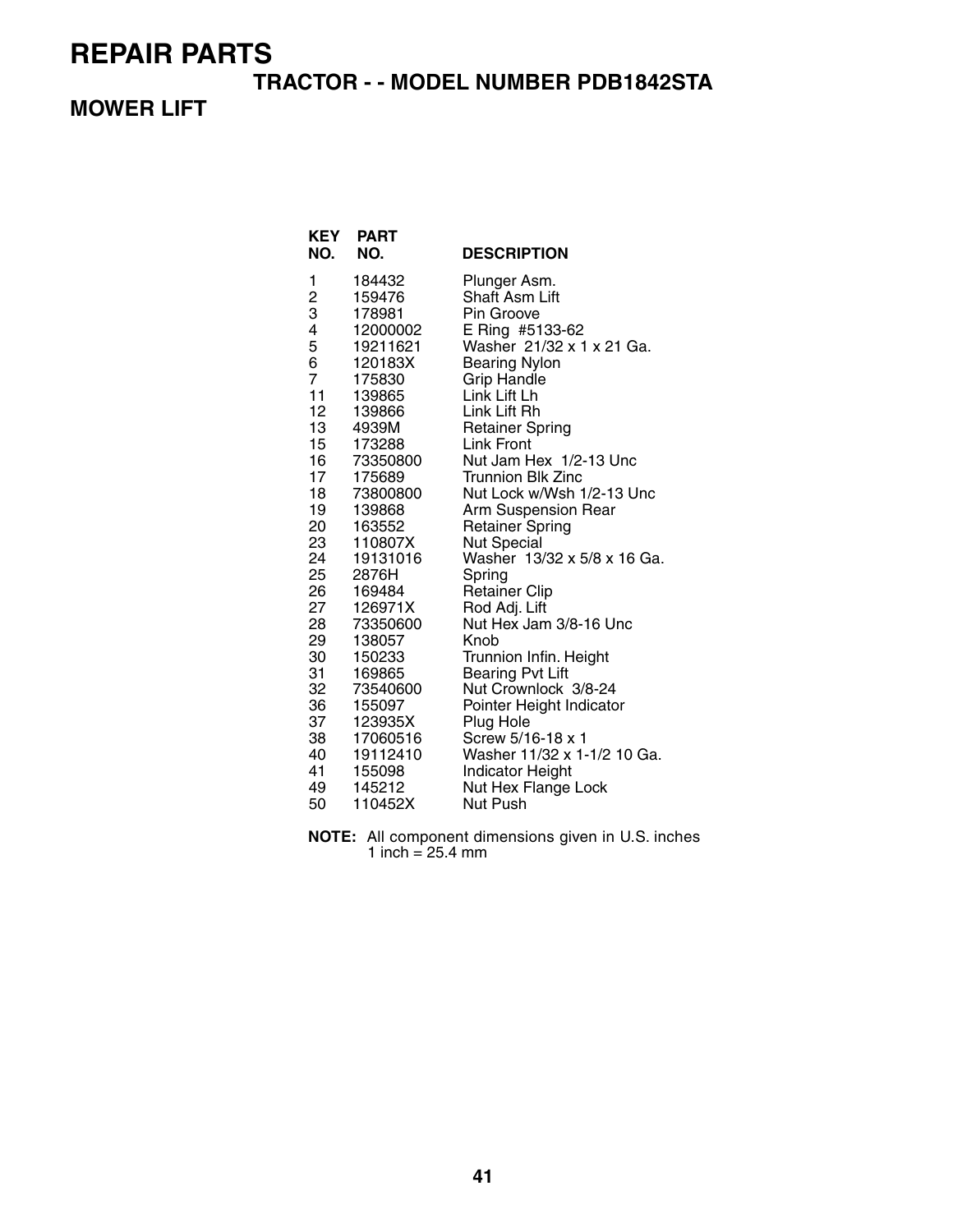**TRACTOR - - MODEL NUMBER PDB1842STA**

**MOWER DECK**